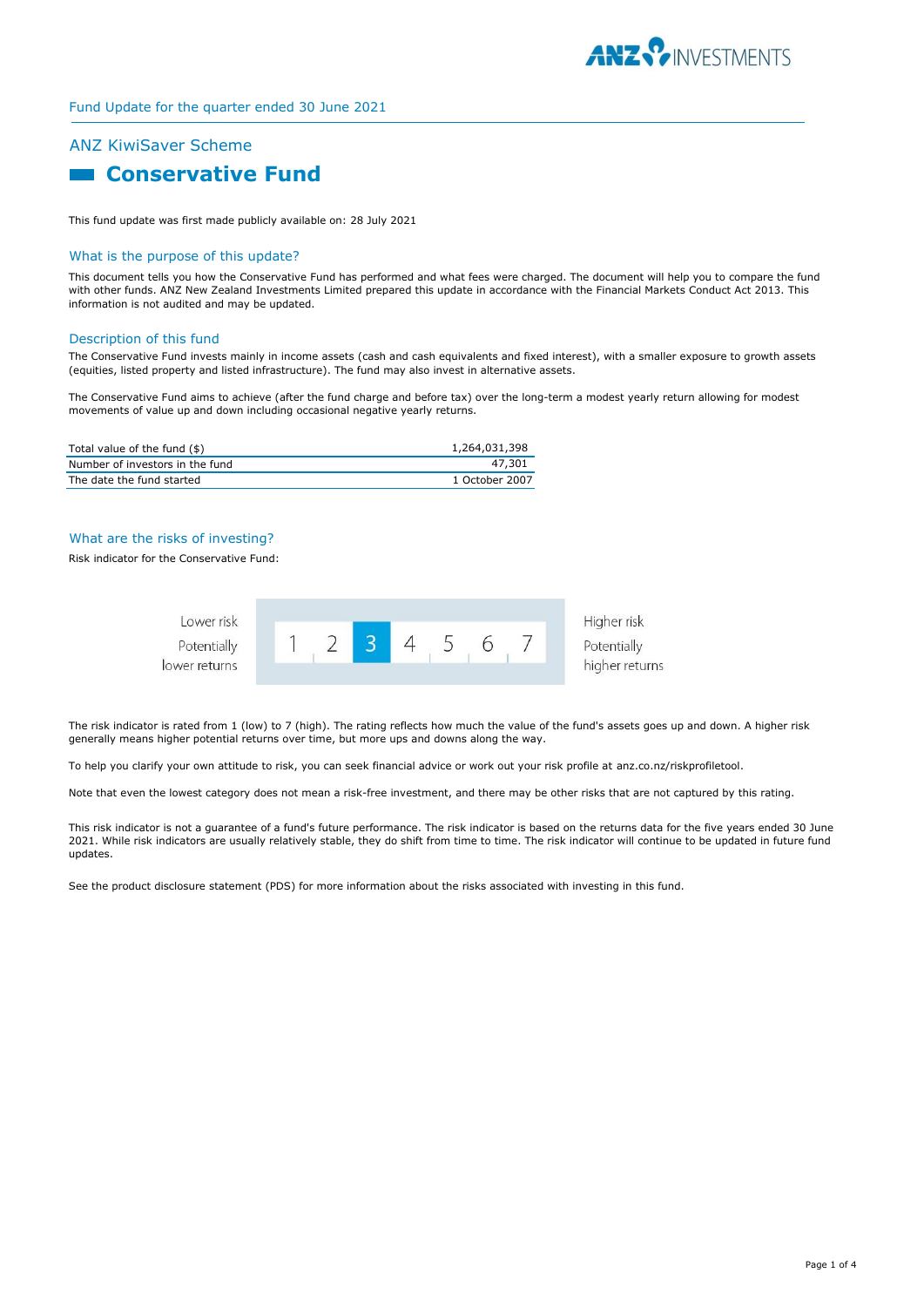# How has the fund performed?

|                                               | Average over past<br>five years | Past year |
|-----------------------------------------------|---------------------------------|-----------|
| Annual return                                 |                                 |           |
| (after deductions for charges and tax)        | 3.85%                           | 5.40%     |
| Annual return                                 |                                 |           |
| (after deductions for charges but before tax) | 4.66%                           | 5.88%     |
| Market index annual return                    |                                 |           |
| (reflects no deduction for charges and tax)   | 4.91%                           | 5.01%     |

The market index annual return is calculated using the target investment mix and the indices of each asset class. The composition of the market index for this fund changed effective 28 June 2021 due to a change in the target investment mix and the underlying index for the international fixed interest asset class.

Additional information about the market index is available in the statement of investment policy and objectives on the offer register at www.discloseregister.companiesoffice.govt.nz.



# **Annual return graph**

This shows the return after fund charges and tax for each of the last 10 years ending 31 March. The last bar shows the average annual return for the last 10 years, up to 30 June 2021.

**Important:** This does not tell you how the fund will perform in the future.

Returns in this update are after tax at the highest prescribed investor rate (PIR) of tax for an individual New Zealand resident. Your tax may be lower.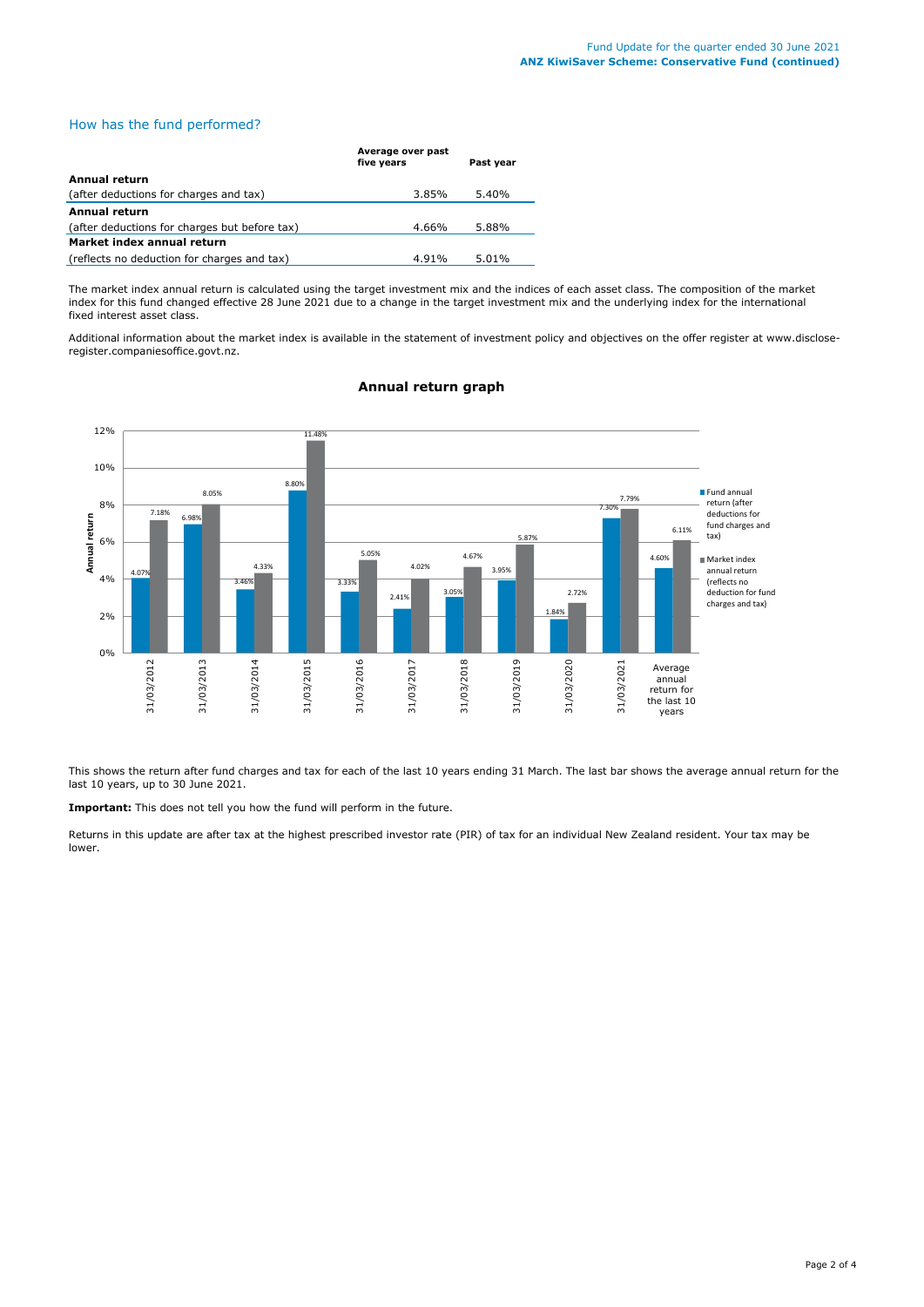# What fees are investors charged?

Investors in the Conservative Fund are charged fund charges. In the year to 31 March 2021 these were:

|                                             | % of net asset value          |
|---------------------------------------------|-------------------------------|
| Total fund charges <sup>1</sup>             | 0.83%                         |
| Which are made up of:                       |                               |
| Total management and administration charges | 0.83%                         |
| Including:                                  |                               |
| Manager's basic fee                         | 0.78%                         |
| Other management and administration charges | 0.05%                         |
| <b>Total performance based fees</b>         | $0.00\%$                      |
|                                             | Dollar amount per<br>investor |
| <b>Other charges</b>                        |                               |
| Membership fee <sup>2</sup>                 | \$18                          |

Investors are not currently charged individual action fees for specific actions or decisions (for example, for withdrawing from or switching funds). See the PDS for more information about Scheme fees.

Small differences in fees and charges can have a big impact on your investment over the long term.

#### Example of how this applies to an investor

Sarah had \$10,000 in the fund at the start of the year and did not make any further contributions. At the end of the year, Sarah received a return after fund charges were deducted of \$540 (that is 5.40% of her inital \$10,000). Sarah also paid \$18 in other charges. This gives Sarah a total gain after tax of \$522 for the year.

# What does the fund invest in?

#### **Actual investment mix<sup>3</sup> Target investment mix<sup>3</sup>**

This shows the types of assets that the fund invests in. This shows the mix of assets that the fund generally intends to invest in.